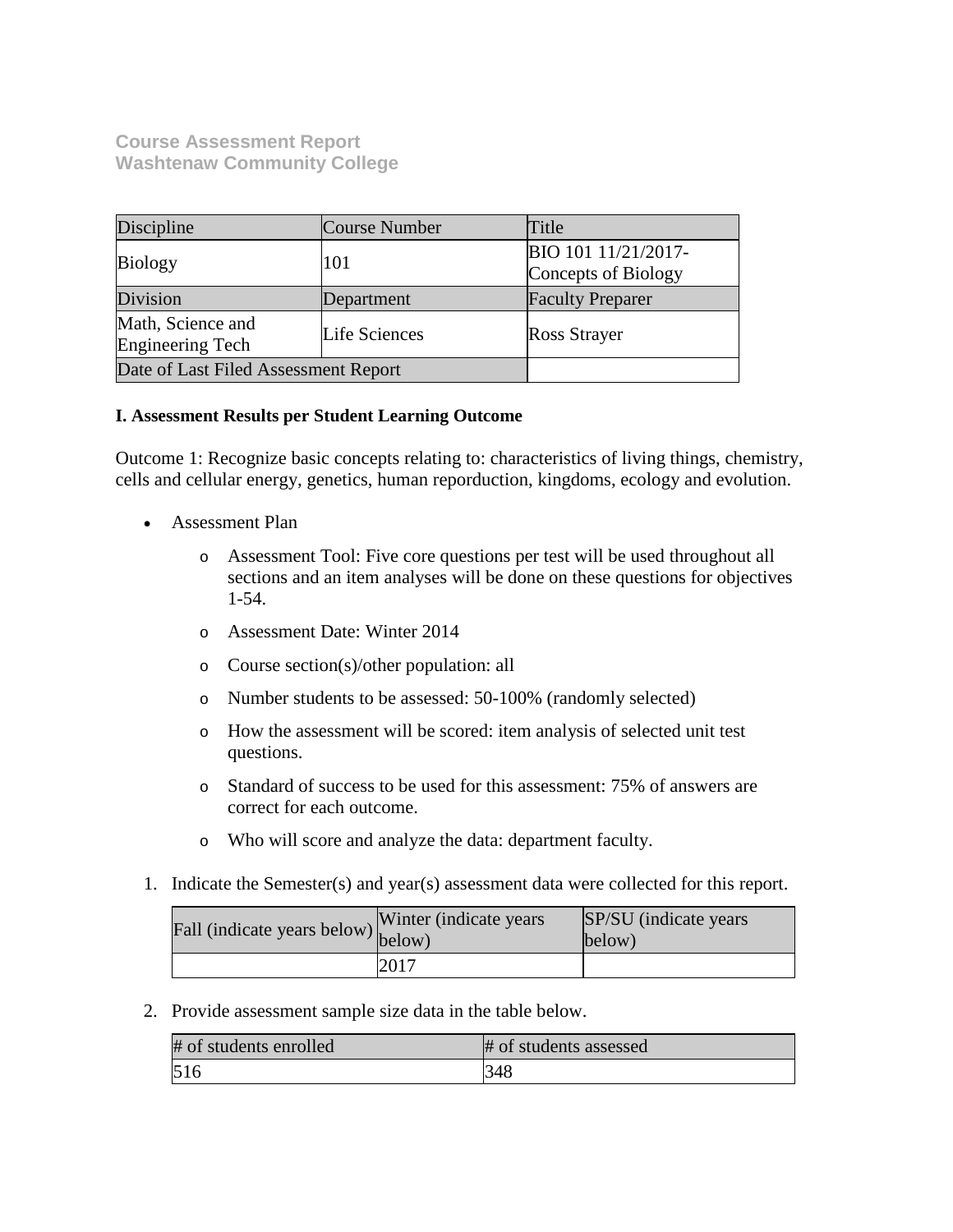Questions were added to the common final lab exam. Most instructors submitted the scantron data for use in the assessment. Therefore, all students for whom their instructor replied were assessed. If an instructor did not respond to a request for information, their students' data could not be included.

In addition, approximately six (6) students did not answer any questions.

4. Describe how students from all populations (day students on campus, DL, MM, evening, extension center sites, etc.) were included in the assessment based on your selection criteria.

Some sections of BIO 101 are taught in mixed mode but the lab is face-toface. Therefore, all students in all lab sections answered the common final questions. Data was requested of all section instructors.

5. Describe the process used to assess this outcome. Include a brief description of this tool and how it was scored.

Five (5) questions embedded in a laboratory exam, using multiple choice format, were used to assess this outcome. Scantron sheets and item analysis were used to collect the data. Questions #4, 5, 6, 8 and 10 were used to assess outcome #1.

6. Briefly describe assessment results based on data collected for this outcome and tool during the course assessment. Discuss the extent to which students achieved this learning outcome and indicate whether the standard of success was met for this outcome and tool.

Met Standard of Success: Yes

Overall, the average success rate for all five questions was 78.6%. An item analysis was done for each question. The average for two of the five questions was below 75%. They were 61% for question 4 and 74% for question 8. These questions were about characteristics of life and taxonomy for the major groups of living things.

7. Based on your interpretation of the assessment results, describe the areas of strength in student achievement of this learning outcome.

Overall the standard of success was met. The strongest performances were for questions about cell structure, chemistry, and ecology. Areas that could use more time or a different approach are the characteristics of life and the major groups of living organisms.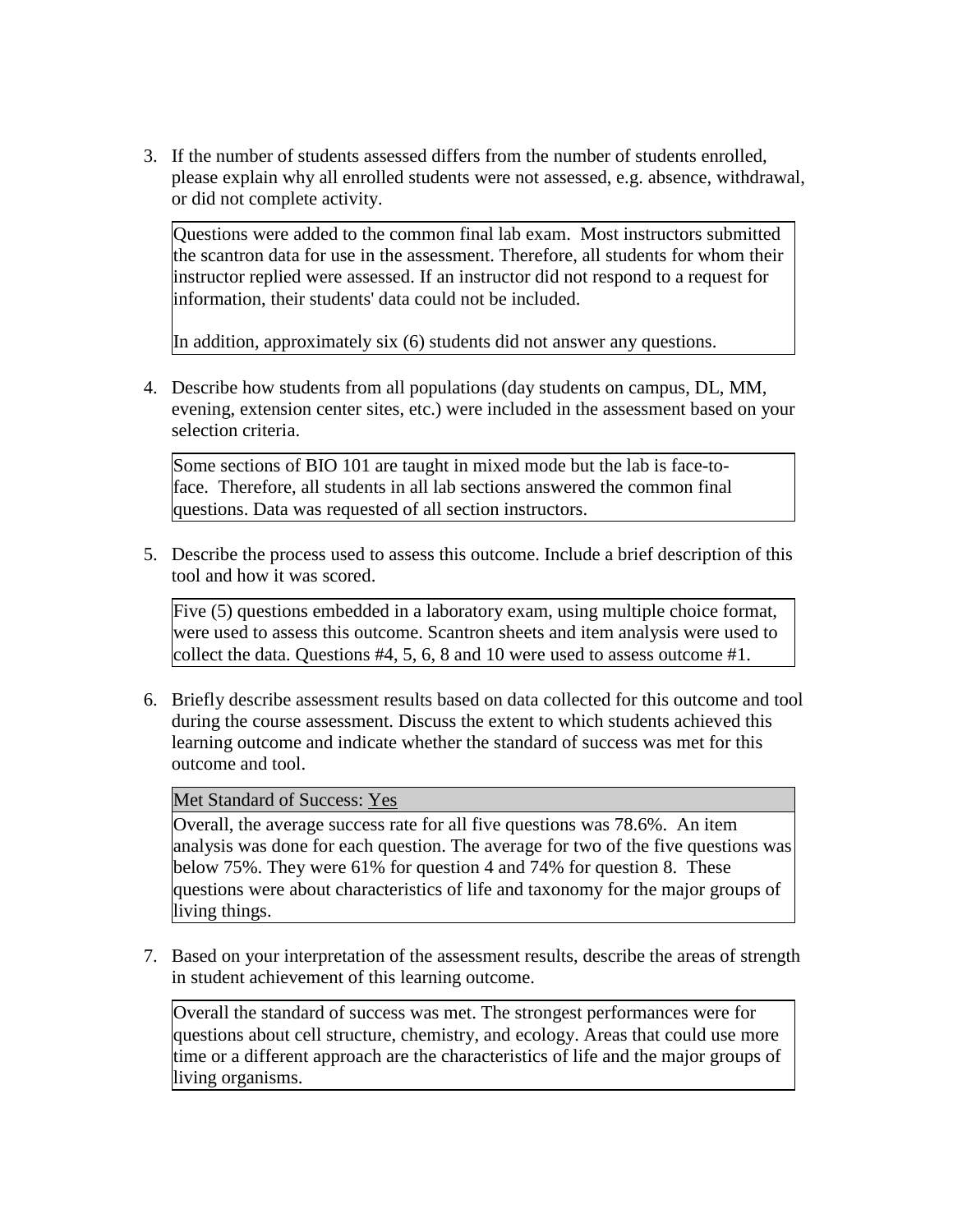8. Based on your analysis of student performance, discuss the areas in which student achievement of this learning outcome could be improved. If student met standard of success, you may wish to identify your plans for continuous improvement.

Cell structure, chemistry and ecology were topics that met the success rate goal. The topics of characteristics of living things and the major classification groups are not normally difficult subjects. Perhaps including these topics more often in lecture and lab activities would increase student awareness. Further exposure, such as take-home crossword puzzles, etc. and in-class assignments where the students incorporate these concepts could also help.

Outcome 2: Identify basic processes, theories and principles of chemistry, cells, genetics and cellular energy.

- Assessment Plan
	- o Assessment Tool: Five core questions per test will be used throughout all sections and an item analyses will be done on these questions for objectives 1-54.
	- o Assessment Date: Winter 2014
	- o Course section(s)/other population: all
	- o Number students to be assessed: 50-100% (randomly selected)
	- o How the assessment will be scored: item analysis of selected unit test questions.
	- o Standard of success to be used for this assessment: 75% of answers correct for each outcome.
	- o Who will score and analyze the data: department faculty.
- 1. Indicate the Semester(s) and year(s) assessment data were collected for this report.

| $\angle$ all (indicate years below) $\begin{bmatrix} 1 & 1 \\ 0 & 1 \end{bmatrix}$ | Winter (indicate years) | SP/SU (indicate years)<br>below) |
|------------------------------------------------------------------------------------|-------------------------|----------------------------------|
|                                                                                    | 2017                    |                                  |

| # of students enrolled | # of students assessed |
|------------------------|------------------------|
| 516                    | 348                    |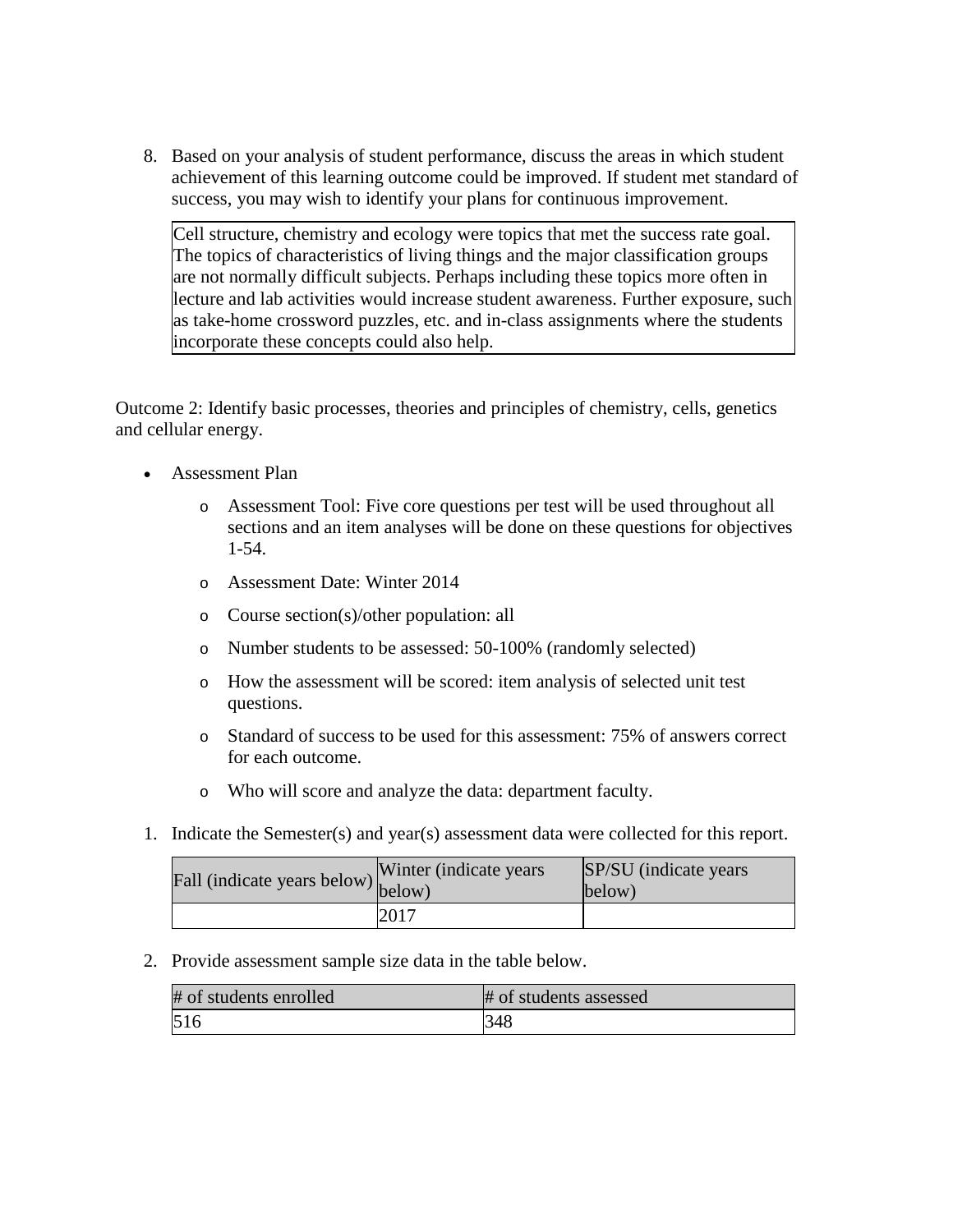Questions were added to the common final lab exam. Most instructors submitted the Scantron data for use in the assessment. Therefore, all students for whom their instructor replied were assessed. If an instructor did not respond to a request for information, their students' data could not be included.

In addition, approximately six (6) students did not answer any questions.

4. Describe how students from all populations (day students on campus, DL, MM, evening, extension center sites, etc.) were included in the assessment based on your selection criteria.

Some sections of BIO 101 are taught in mixed mode but the lab is face-toface. Therefore, all students in all lab sections answered the common final questions. Data was requested of all section instructors.

5. Describe the process used to assess this outcome. Include a brief description of this tool and how it was scored.

Five (5) Scantron-gradable questions were given as part of the second laboratory exam. These questions were attached to the end of the exam and were not graded. For each of the five questions, the percent of students answering correctly was tabulated.

6. Briefly describe assessment results based on data collected for this outcome and tool during the course assessment. Discuss the extent to which students achieved this learning outcome and indicate whether the standard of success was met for this outcome and tool.

Met Standard of Success: Yes

Questions #1, 2, 3, 7 and 9 were used to assess this outcome. The overall success rate for all five questions was 75.8%. However, questions 1, 2 and 3 were below the 75% success rate standard.

Ouestion  $1 = 64\%$ 

Ouestion  $2 = 71\%$ 

Question  $3 = 68\%$ 

Ouestion  $7 = 85%$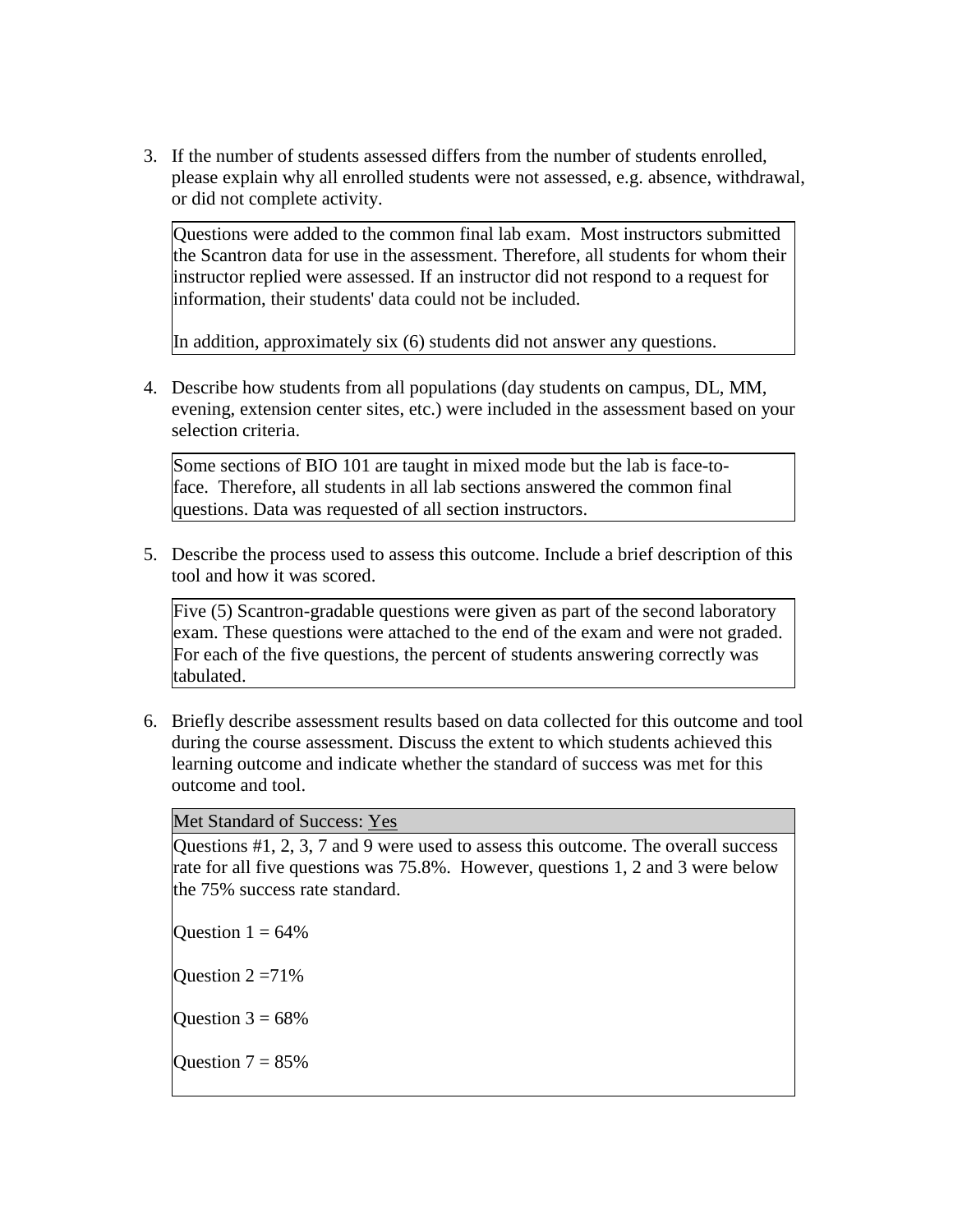Question  $9 = 91\%$ 

Question 1 was about cellular metabolism. Question 2 was about biological energy and question 3 related to the definition of a gene.

Overall, the average of the five questions was 75.8%. However, because three of the questions were below the success rate of 75%, learning for this outcome needs to be addressed.

7. Based on your interpretation of the assessment results, describe the areas of strength in student achievement of this learning outcome.

The students did very well with questions regarding chemistry principles and the theory of evolution. As a result, the overall average for outcome #2 was above 75%.

8. Based on your analysis of student performance, discuss the areas in which student achievement of this learning outcome could be improved. If student met standard of success, you may wish to identify your plans for continuous improvement.

Areas in which student achievement could be improved are general cellular metabolism, cellular structures related to metabolism and genetics (including genetic terminology). These are generally difficult subjects for a first-time biology student. More time spent on these topics is one possibility. More hands-on exercises and basic videos would also help in making these topics more studentfriendly.

Outcome 3: Recognize proper use of laboratory equipment.

- Assessment Plan
	- o Assessment Tool: Lab exam questions.
	- o Assessment Date: Winter 2014
	- o Course section(s)/other population: all
	- o Number students to be assessed: 50-100% (randomly selected)
	- o How the assessment will be scored: item analysis of selected questions.
	- o Standard of success to be used for this assessment: 75% of questions correct.
	- o Who will score and analyze the data: department faculty.
- 1. Indicate the Semester(s) and year(s) assessment data were collected for this report.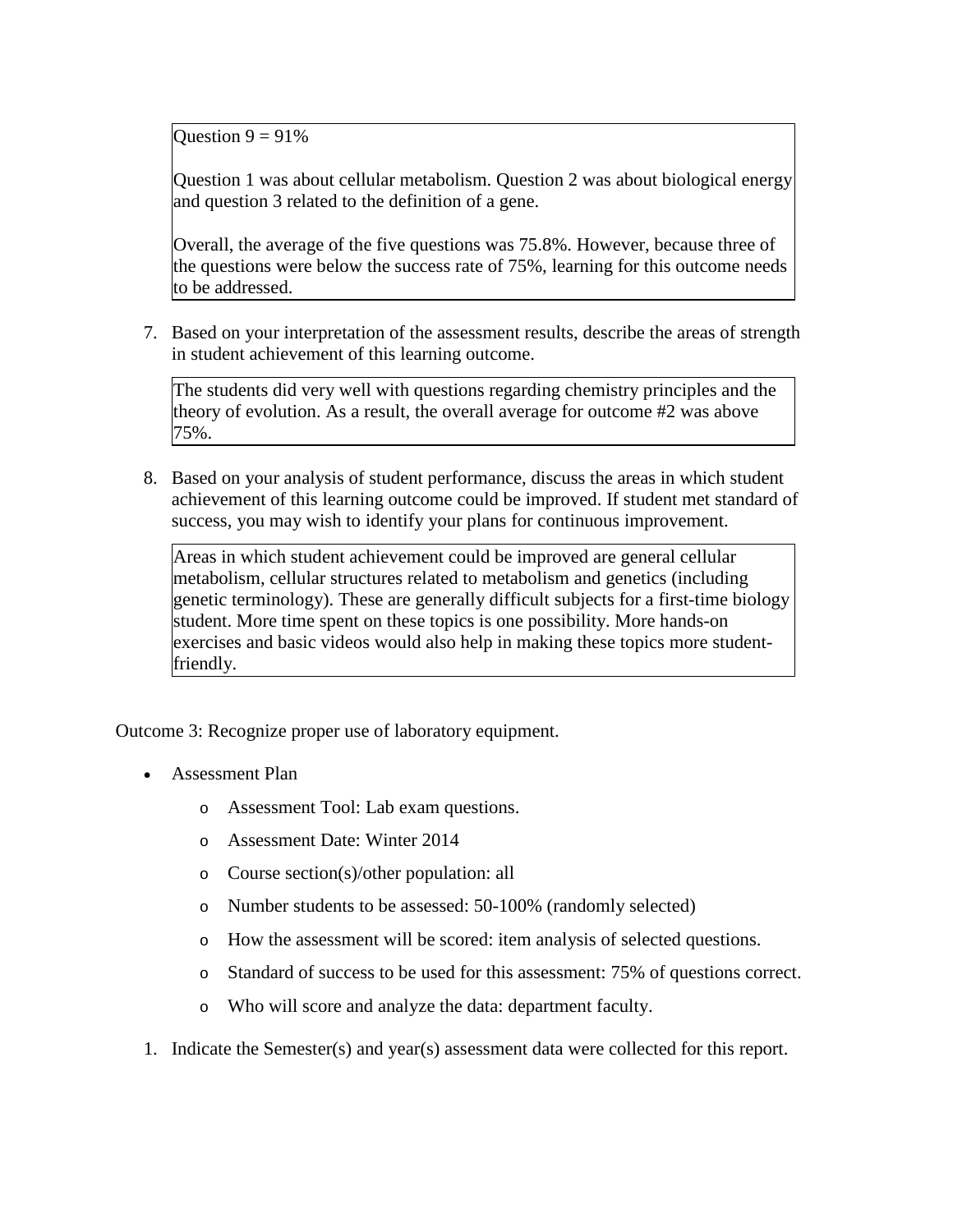| Fall (indicate years below) below) | Winter (indicate years) | SP/SU (indicate years)<br>below) |
|------------------------------------|-------------------------|----------------------------------|
|                                    | 2017                    |                                  |

2. Provide assessment sample size data in the table below.

| # of students enrolled | # of students assessed |
|------------------------|------------------------|
| 516                    | 348                    |

3. If the number of students assessed differs from the number of students enrolled, please explain why all enrolled students were not assessed, e.g. absence, withdrawal, or did not complete activity.

Questions were added to the common final lab exam. Most instructors submitted the Scantron data for use in the assessment. Therefore, all students for whom their instructor replied were assessed. If an instructor did not respond to a request for information, their students' data could not be included.

In addition, approximately six (6) students did not answer any questions.

4. Describe how students from all populations (day students on campus, DL, MM, evening, extension center sites, etc.) were included in the assessment based on your selection criteria.

Some sections of BIO 101 are taught in mixed mode but the lab is face-toface. Therefore, all student in all lab sections answered the common final questions. Data was requested of all section instructors.

5. Describe the process used to assess this outcome. Include a brief description of this tool and how it was scored.

Five Scantron-gradable questions were given at the end of the second laboratory exam. These questions were not graded. For each of the five questions, the percent of students answering correctly was tabulated. Questions 11 - 15 were used to assess outcome #3.

6. Briefly describe assessment results based on data collected for this outcome and tool during the course assessment. Discuss the extent to which students achieved this learning outcome and indicate whether the standard of success was met for this outcome and tool.

Met Standard of Success: Yes

The overall average of the five questions (questions 11-15) was 80.2%. However, questions 13 and 15 were below the 75% success rate.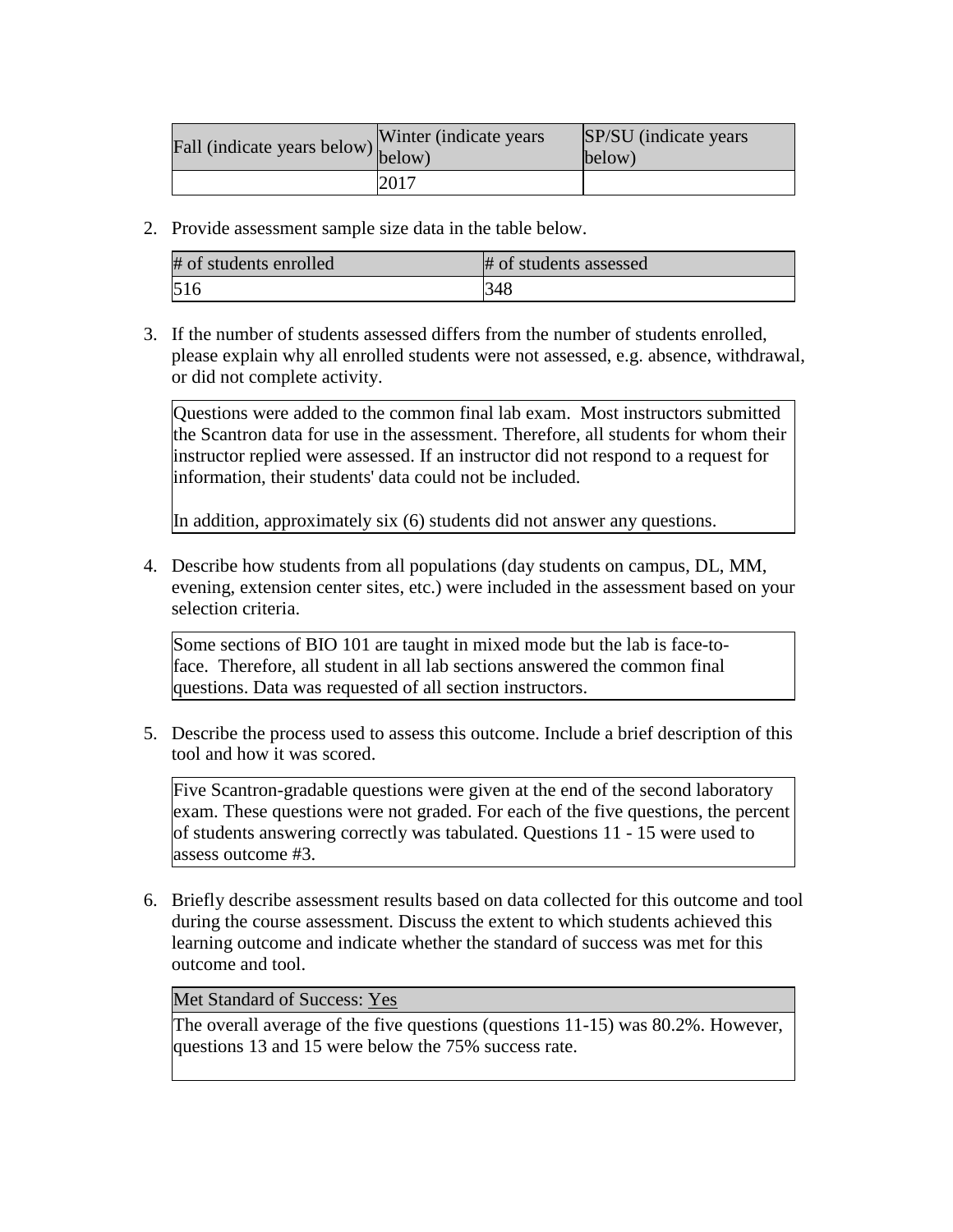Question  $11 = 89\%$ 

Ouestion  $12 = 94\%$ 

Ouestion  $13 = 68\%$ 

Ouestion  $14 = 84\%$ 

Question  $15 = 66\%$ 

Overall, the standard of sucess was met. Students are competent in the use of laboratory equipment, especially as far as the microscope is concerned.

Question 13 (using the microscope) was covered in the laboratory portion of the course, but the wording of the assessment question could have caused some confusion in how to best answer.

Question 15 (using the metric system) is one area in which students seem to be weak. The metric system could be worked into more exercises in the biology laboratory and lecture to remedy this.

7. Based on your interpretation of the assessment results, describe the areas of strength in student achievement of this learning outcome.

Overall, students did well on the laboratory portion. Their understanding of microscope use and the scientific method were strong topics.

8. Based on your analysis of student performance, discuss the areas in which student achievement of this learning outcome could be improved. If student met standard of success, you may wish to identify your plans for continuous improvement.

The metric system seems to be the weak link. Students need more time to actually use the metric system. More assignments involving measuring with the microscope would be helpful. More discussion of the metric system in the lecture portion of the course might strengthen their knowledge.

# **II. Course Summary and Action Plans Based on Assessment Results**

1. Describe your overall impression of how this course is meeting the needs of students. Did the assessment process bring to light anything about student achievement of learning outcomes that surprised you?

Introductory biology includes a huge number of topics and many ways to cover these topics. Overall, this course does a good job of introducing the student to the world of living things. The amount of information scientists have learned in the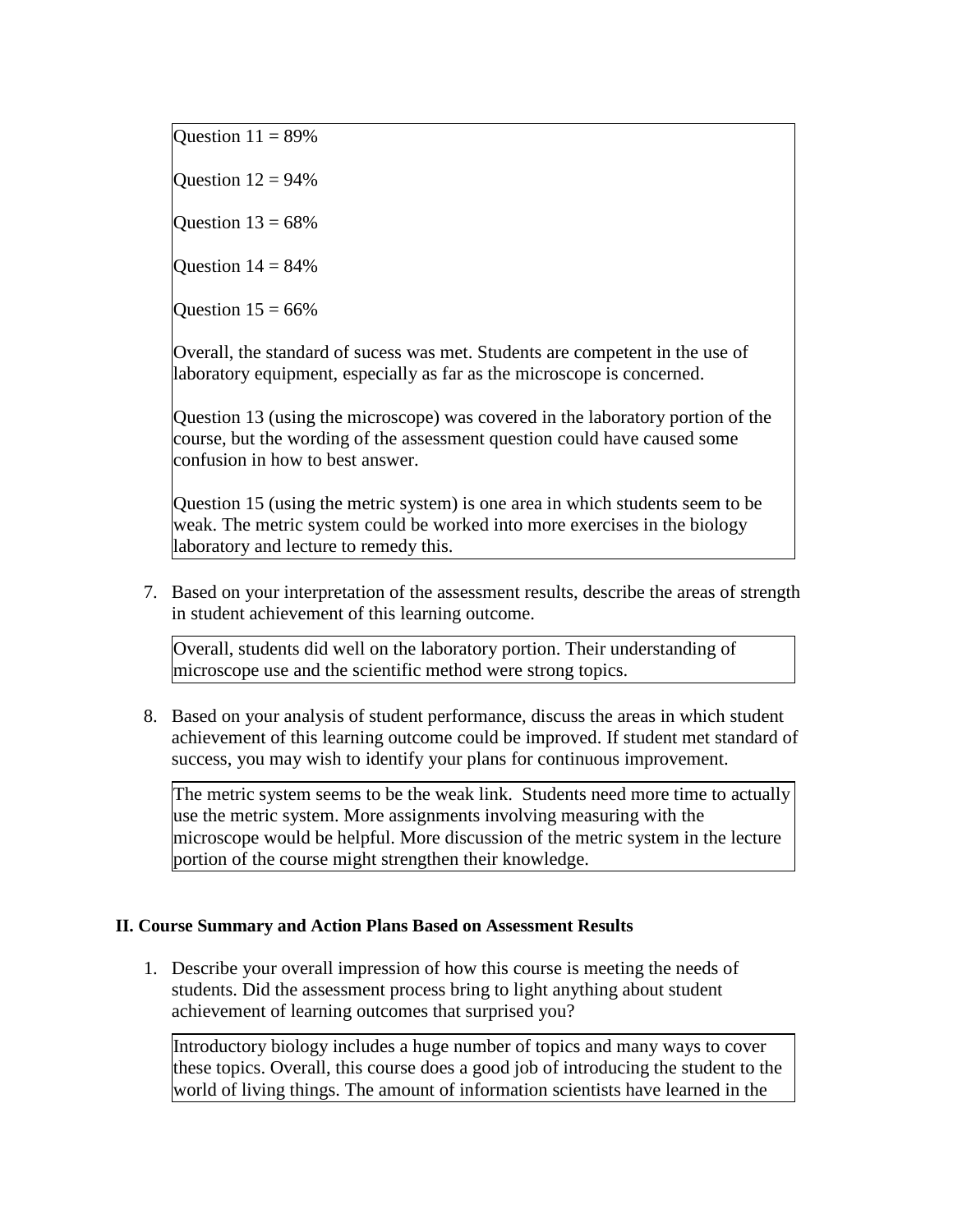last 50 years is amazing and vast, and yet, the biology classes of today have exactly the same amount of time to cover relevant material as the biology classes of 50 years ago: 15 weeks, with 45 hours of lecture and 45 hours of lab. It is a true challenge to figure out what to include and what to leave out.

There were some surprises in the outcomes of this assessment. Low scores on characteristics of life and classification were not expected. Students generally seem comfortable with these topics, and they are not among the more difficult to cover. Lower scores on topics such as cellular metabolism and genetics were not as surprising. These are always more difficult subjects and are worthy of constant attention. Every instructor is always trying to come up with new and better ways to present material that is becoming more complex and intricate with each passing year.

One solution would be to share the final exam questions with all instructors. The exam was a surprise for the instructors and the students. Getting everybody on board with what we are trying to do (improve success rates) will definitely help by making sure that the topics are covered in each section.

More "get-togethers" with full- and part-timers, concentrating on teaching techniques and presentations of hard-to-teach subjects. We have a lot of good biology teachers at WCC and we should use their ideas and excitement for teaching as much as possible.

2. Describe when and how this information, including the action plan, was or will be shared with Departmental Faculty.

Information obtained from this assessment will be sent to all biology instructors at WCC. We can then meet as often as possible (in-service, etc.) to share ideas. Department meetings are an obvious place to discuss what we can do.

| <b>Intended Change</b> | Description of the<br>change                                                                                                                                                                                  | Rationale                                                                                                                                                                                                             | Implementation<br>Date |
|------------------------|---------------------------------------------------------------------------------------------------------------------------------------------------------------------------------------------------------------|-----------------------------------------------------------------------------------------------------------------------------------------------------------------------------------------------------------------------|------------------------|
| Course<br>Assignments  | More lecture time<br>spent on areas that<br>scored below 75%.<br>Since these ideas<br>tend to be more<br>difficult to grasp,<br>more time spent<br>talking about them<br>and getting the<br>students to think | Time, and lack of it,<br>is a major concern<br>in general biology<br>courses. There is<br>only so much time,<br>and the amount of<br>information is<br>increasing literally<br>every day. Which<br>ideas are the most | 2018                   |

Intended Change(s)

3.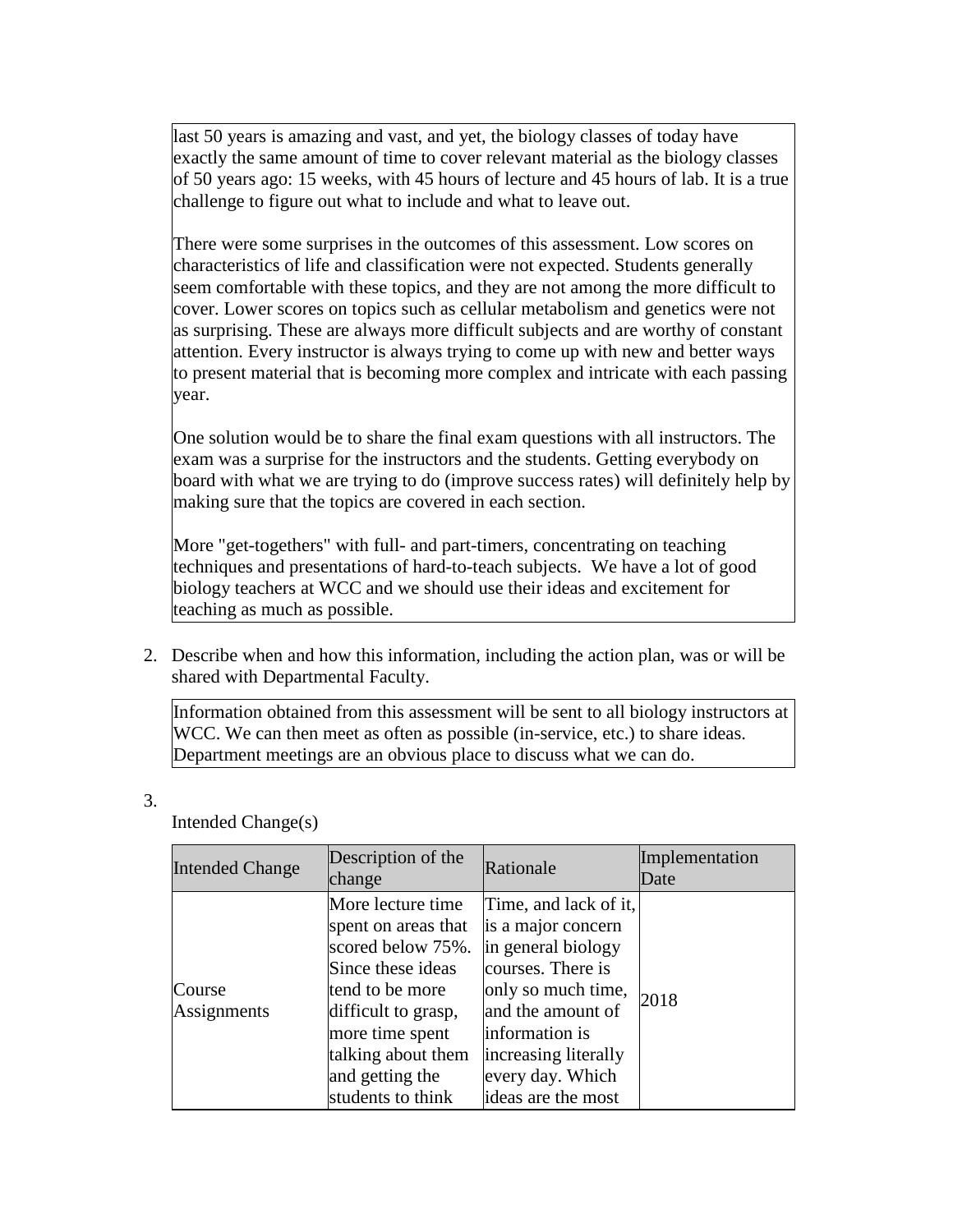|                      | about them may                        | important? How        |      |
|----------------------|---------------------------------------|-----------------------|------|
|                      | help. Take-home                       | does one decide?      |      |
|                      | assignments such as How does one then |                       |      |
|                      | crossword puzzles                     | implement these       |      |
|                      | and current news                      | ideas into a class    |      |
|                      |                                       | that is already       |      |
|                      | discussions may                       |                       |      |
|                      | also help drive these packed with     |                       |      |
|                      | ideas home.                           | information? We       |      |
|                      | Possible ways to                      | need to constantly    |      |
|                      | incorporate this                      | keep figuring out     |      |
|                      | material into lab                     | what it is we should  |      |
|                      | will need further                     | be teaching and       |      |
|                      | discussion and then                   | then figuring out     |      |
|                      | inclusion into the                    | ways to get through   |      |
|                      | laboratory manual.                    | to a student who is   |      |
|                      |                                       | not a biology major.  |      |
|                      |                                       | At this time, we      |      |
|                      |                                       | need to figure out    |      |
|                      |                                       | the best ways to      |      |
|                      |                                       | make sure these       |      |
|                      |                                       | difficult topics get  |      |
|                      |                                       | the coverage they     |      |
|                      |                                       | need without          |      |
|                      |                                       | overdoing it. We      |      |
|                      |                                       | still need the        |      |
|                      |                                       | student to like       |      |
|                      |                                       |                       |      |
|                      |                                       | biology. But, we      |      |
|                      |                                       | can't neglect the     |      |
|                      |                                       | important topics. As  |      |
|                      |                                       | for now, figuring     |      |
|                      |                                       | out how to spend a    |      |
|                      |                                       | little more quality   |      |
|                      |                                       | time on the difficult |      |
|                      |                                       | subjects and          |      |
|                      |                                       | generating new        |      |
|                      |                                       | ways to create and    |      |
|                      |                                       | hold interest is      |      |
|                      |                                       | something we can      |      |
|                      |                                       | do.                   |      |
|                      | Full-time faculty                     | Because of the        |      |
| Other:               | will communicate                      | amount of material    |      |
| Communication        | more frequently                       | to be covered, we     | 2018 |
| with all instructors | with each other and                   | need to make sure     |      |
|                      | part-time instructors that important  |                       |      |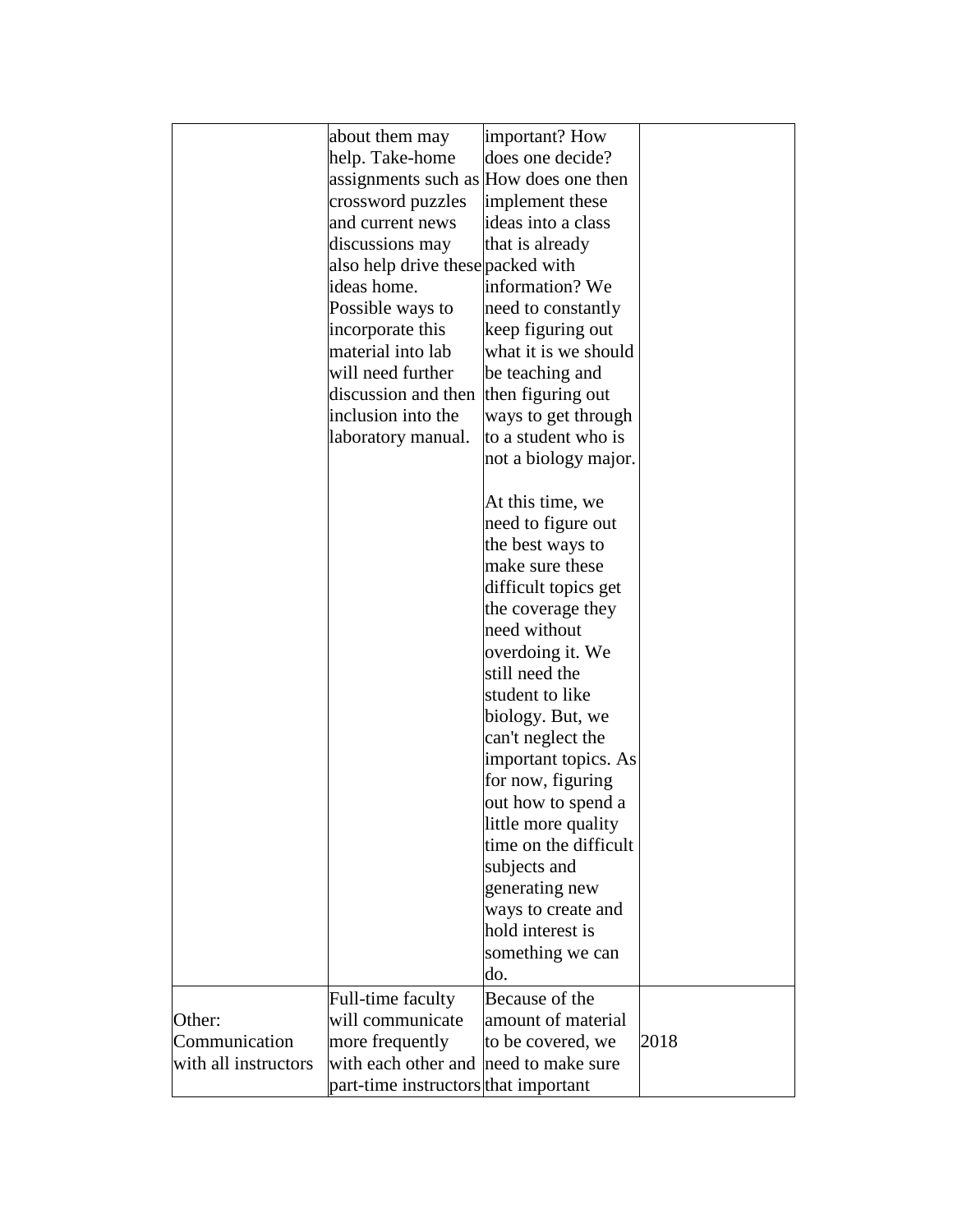| to make sure<br>everyone is           | topics are<br>consistently |  |
|---------------------------------------|----------------------------|--|
| including the<br>assessment topics in | covered.                   |  |
| their course.                         |                            |  |

4. Is there anything that you would like to mention that was not already captured?

5.

# **III. Attached Files**

Assessment Questions Explained **Assessment Questions** 

| <b>Faculty/Preparer:</b>                                           | Ross Strayer Date: $12/20/2017$        |                           |
|--------------------------------------------------------------------|----------------------------------------|---------------------------|
| <b>Department Chair:</b>                                           | Anne Heise                             | <b>Date:</b> $12/20/2017$ |
| <b>Dean:</b>                                                       | Kristin Good <b>Date:</b> $12/20/2017$ |                           |
| <b>Assessment Committee Chair: Michelle Garey Date: 01/29/2018</b> |                                        |                           |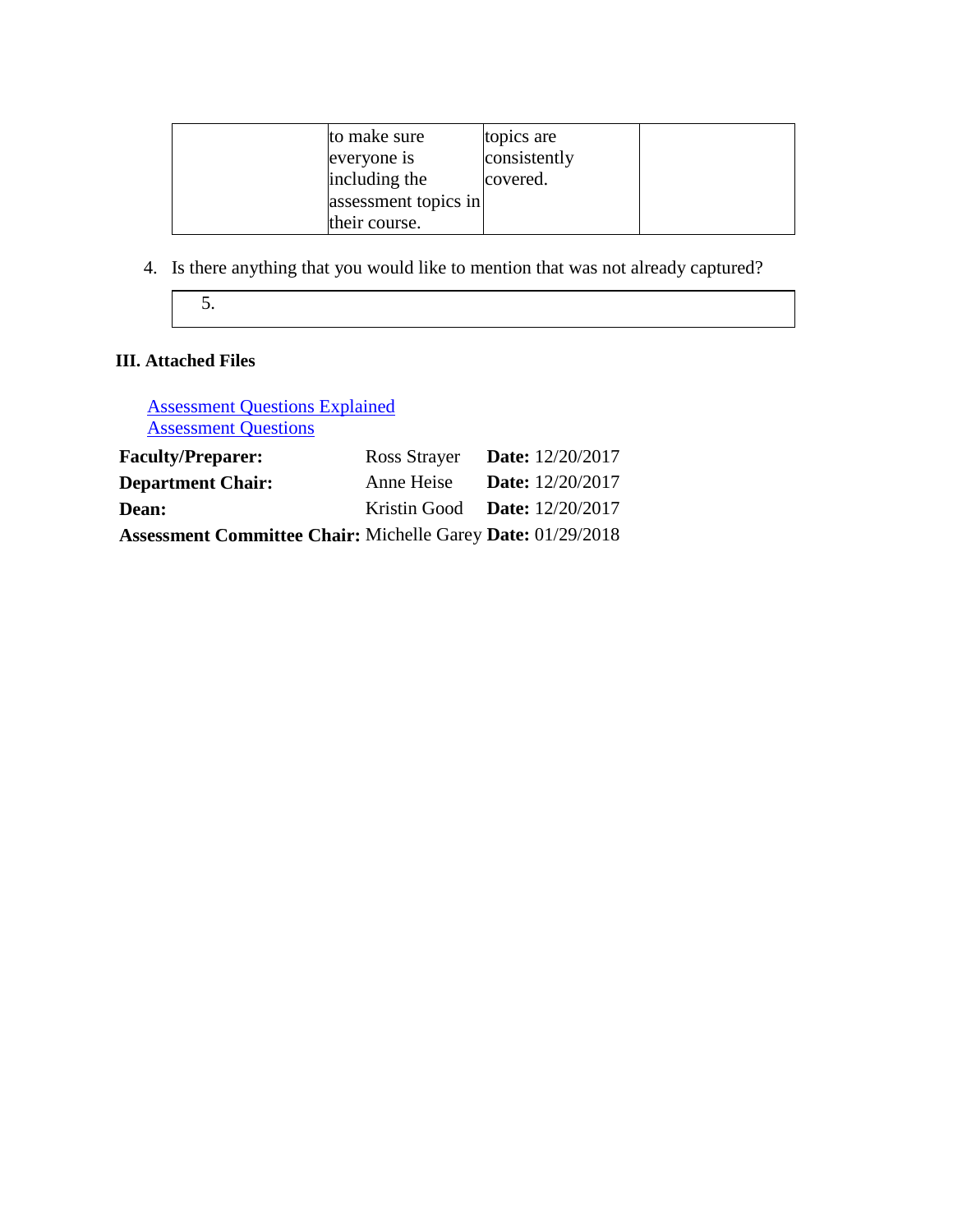**Course Assessment Report Washtenaw Community College**

| Discipline                            | Course Number        | Title                                      |
|---------------------------------------|----------------------|--------------------------------------------|
| <b>Biology</b>                        | 101                  | BIO 101 04/16/2015-<br>Concepts of Biology |
| Division                              | Department           | <b>Faculty Preparer</b>                    |
| Math, Science and<br>Engineering Tech | <b>Life Sciences</b> | Anne Heise                                 |
| Date of Last Filed Assessment Report  |                      |                                            |

# **I. Assessment Results per Student Learning Outcome**

Outcome 1: Recognize basic concepts relating to: characteristics of living things, chemistry, cells and cellular energy, genetics, human reporduction, kingdoms, ecology and evolution.

- Assessment Plan
	- o Assessment Tool: Five core questions per test will be used throughout all sections and an item analyses will be done on these questions for objectives 1-54.
	- o Assessment Date: Winter 2012
	- o Course section(s)/other population: all
	- o Number students to be assessed: 50-100% (randomly selected)
	- o How the assessment will be scored: item analysis of selected unit test questions.
	- o Standard of success to be used for this assessment: 75% of answers are correct for each outcome.
	- o Who will score and analyze the data: department faculty.
- 1. Indicate the Semester(s) and year(s) assessment data were collected for this report.

| Fall (indicate years below) below) | Winter (indicate years) | SP/SU (indicate years)<br>below) |
|------------------------------------|-------------------------|----------------------------------|
| 2012                               |                         |                                  |

| # of students enrolled | # of students assessed |
|------------------------|------------------------|
| 692                    | 538                    |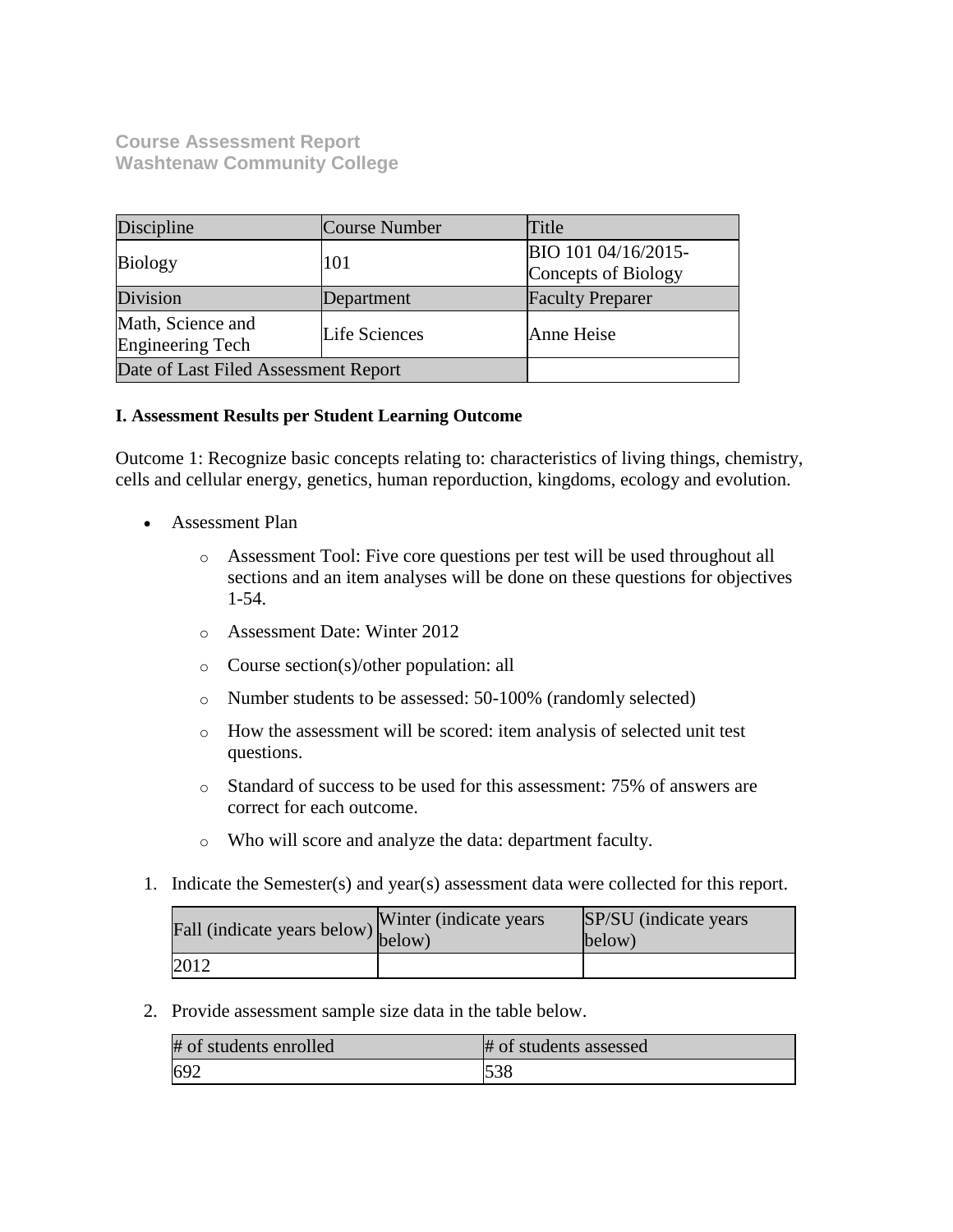Absence accounts for most of the missing students. Two were excluded from the analysis, one because the scantron was wrinkly and did not go through the scantron reader. The other was excluded because the student was judged by the instructor to be deliberately attempting to answer every question wrong. He got only 1 question right and at the same time the assessment was given got a B on a graded lab exam.

4. Describe how students from all populations (day students on campus, DL, MM, evening, extension center sites, etc.) were included in the assessment based on your selection criteria.

All sections of 101 were included. Our 101 MM meets on campus for lab, and the assessment was given in lab.

5. Describe the process used to assess this outcome. Include a brief description of this tool and how it was scored.

Seven scantron-gradable questions were given as part of a non-graded test. The test was given at the same time as the second lab exam for BIO 101. For each of the seven questions, the percent of students answering correctly was tabulated.

6. Briefly describe assessment results based on data collected for this outcome and tool during the course assessment. Discuss the extent to which students achieved this learning outcome and indicate whether the standard of success was met for this outcome and tool.

|   | Question <sup>o</sup> answering correctly |
|---|-------------------------------------------|
|   | 82                                        |
|   | 81                                        |
| б | 81                                        |
|   | 88                                        |
| 8 | 78                                        |
|   |                                           |
|   | 88                                        |

The standard of success WAS met for these questions. These questions emphasized factual recall.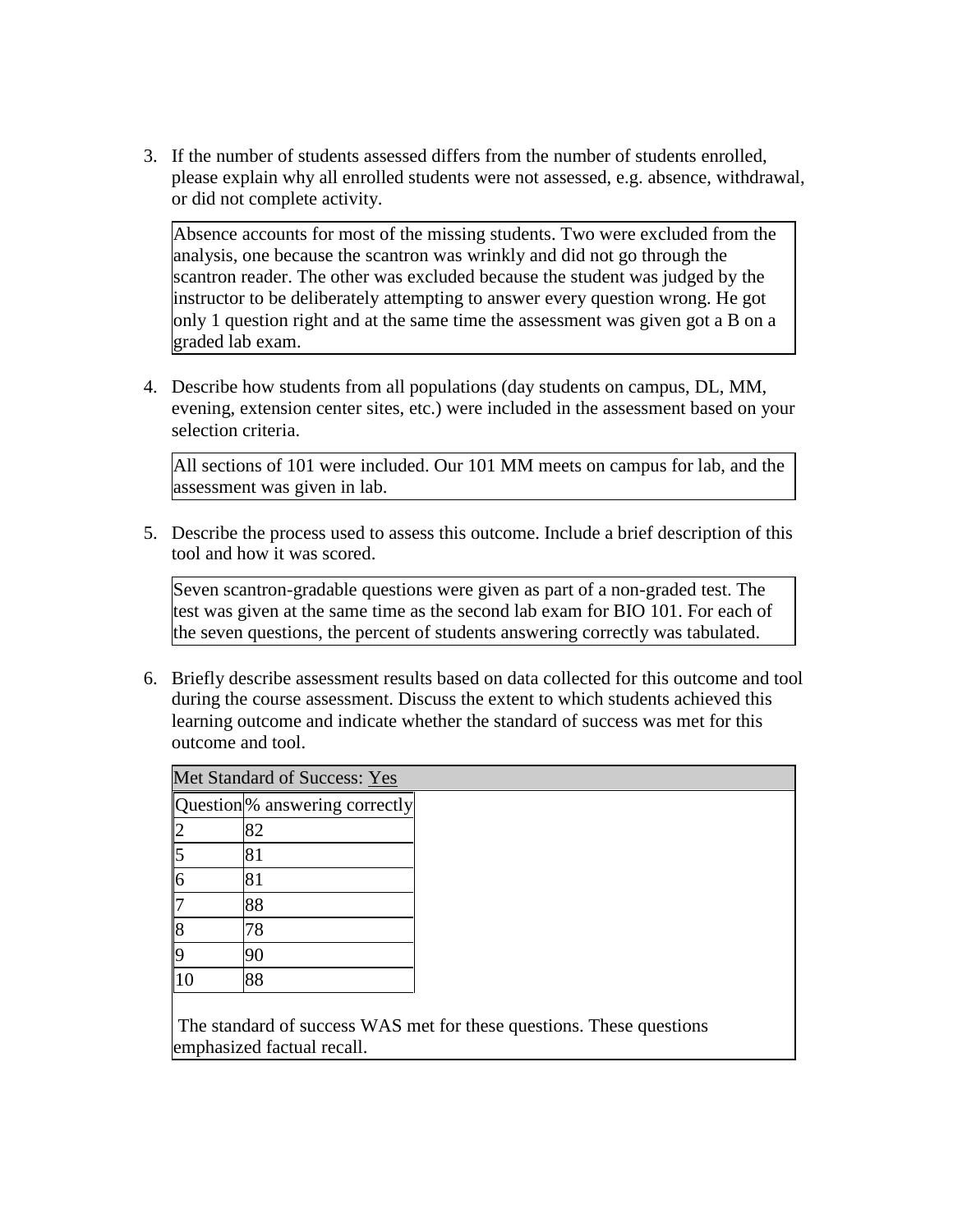7. Based on your interpretation of the assessment results, describe the areas of strength in student achievement of this learning outcome.

The standard of success was met for this outcome overall and for each question used in the assessment. Strongest performance was for questions about ecology, evolution, and the chemistry of cells.

8. Based on your analysis of student performance, discuss the areas in which student achievement of this learning outcome could be improved. If student met standard of success, you may wish to identify your plans for continuous improvement.

The standard of success was met for this outcome overall and for each question used in the assessment. Weakest performance (while still meeting the standard of success) was in questions about biological diversity and cellular structures such as the chloroplast or cell membrane. These are both topics that are probably new to a student of biology because they are seldom in the news or in everyday conversation.

Outcome 2: Identify basic processes, theories and principles of chemistry, cells, genetics and cellular energy.

- Assessment Plan
	- o Assessment Tool: Five core questions per test will be used throughout all sections and an item analyses will be done on these questions for objectives 1-54.
	- o Assessment Date: Winter 2012
	- o Course section(s)/other population: all
	- o Number students to be assessed: 50-100% (randomly selected)
	- o How the assessment will be scored: item analysis of selected unit test questions.
	- o Standard of success to be used for this assessment: 75% of answers correct for each outcome.
	- o Who will score and analyze the data: department faculty.
- 1. Indicate the Semester(s) and year(s) assessment data were collected for this report.

|      | rall (indicate years below) below) | Winter (indicate years) | SP/SU (indicate years)<br>below) |
|------|------------------------------------|-------------------------|----------------------------------|
| 2012 |                                    |                         |                                  |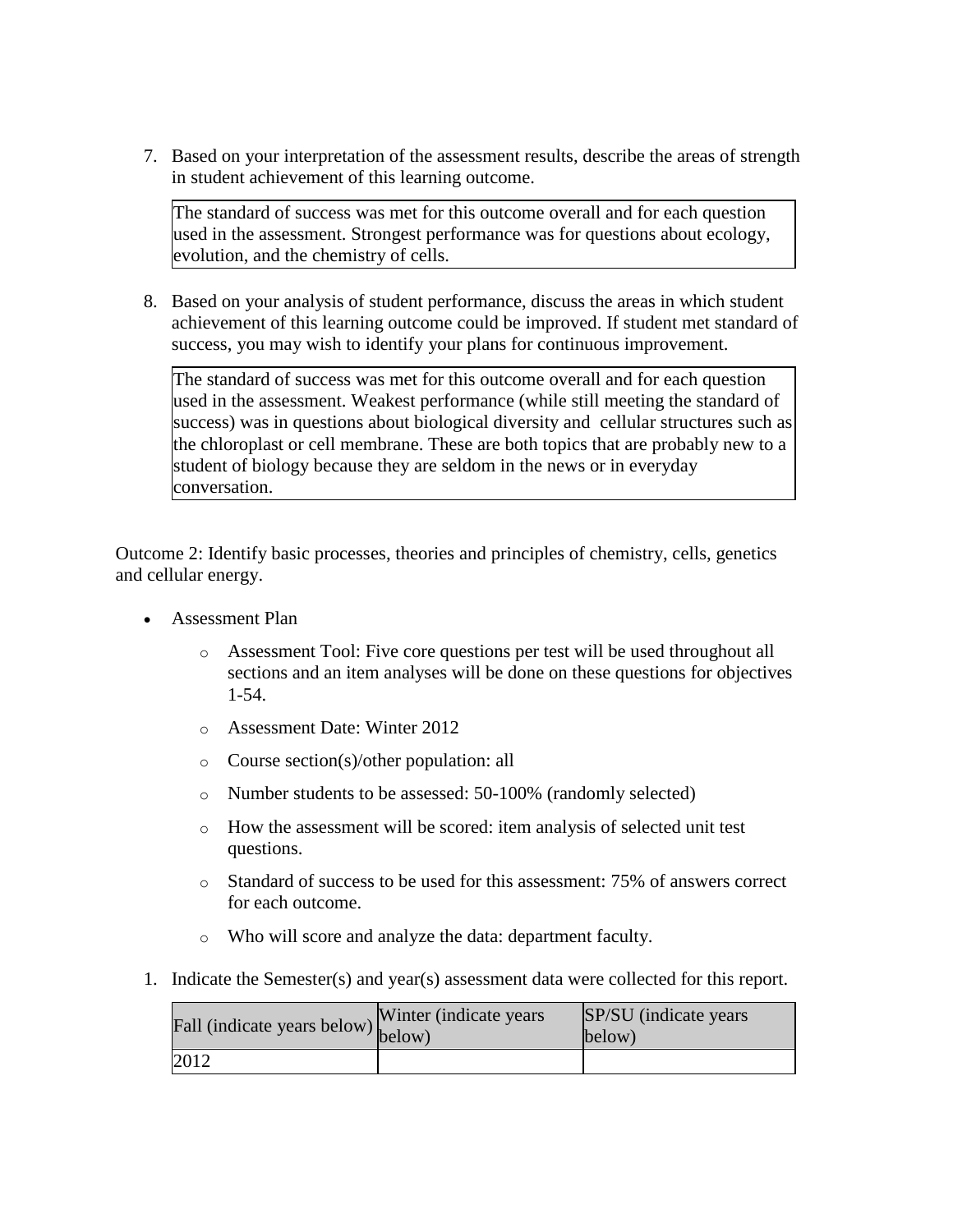2. Provide assessment sample size data in the table below.

| # of students enrolled | # of students assessed |
|------------------------|------------------------|
| 692                    | 538                    |

3. If the number of students assessed differs from the number of students enrolled, please explain why all enrolled students were not assessed, e.g. absence, withdrawal, or did not complete activity.

Absence accounts for most of the missing students. Two were excluded from the analysis, one because the scantron was wrinkly and did not go through the scantron reader. The other was excluded because the student was judged by the instructor to be deliberately attempting to answer every question wrong. He got only 1 question right and at the same time the assessment was given got a B on a graded lab exam.

4. Describe how students from all populations (day students on campus, DL, MM, evening, extension center sites, etc.) were included in the assessment based on your selection criteria.

All sections of 101 were included. Our 101 MM meets on campus for lab, and the assessment was given in lab.

5. Describe the process used to assess this outcome. Include a brief description of this tool and how it was scored.

Three scantron-gradable questions were given in a non-graded test. The test was given at the same time as the second lab exam for BIO 101. For each of the three questions, the percent of students answering correctly was tabulated.

6. Briefly describe assessment results based on data collected for this outcome and tool during the course assessment. Discuss the extent to which students achieved this learning outcome and indicate whether the standard of success was met for this outcome and tool.

| <b>Question</b> % answering correctly |
|---------------------------------------|
| რრ                                    |
|                                       |
|                                       |

The standard of success was NOT met for questions 1,3, and 4.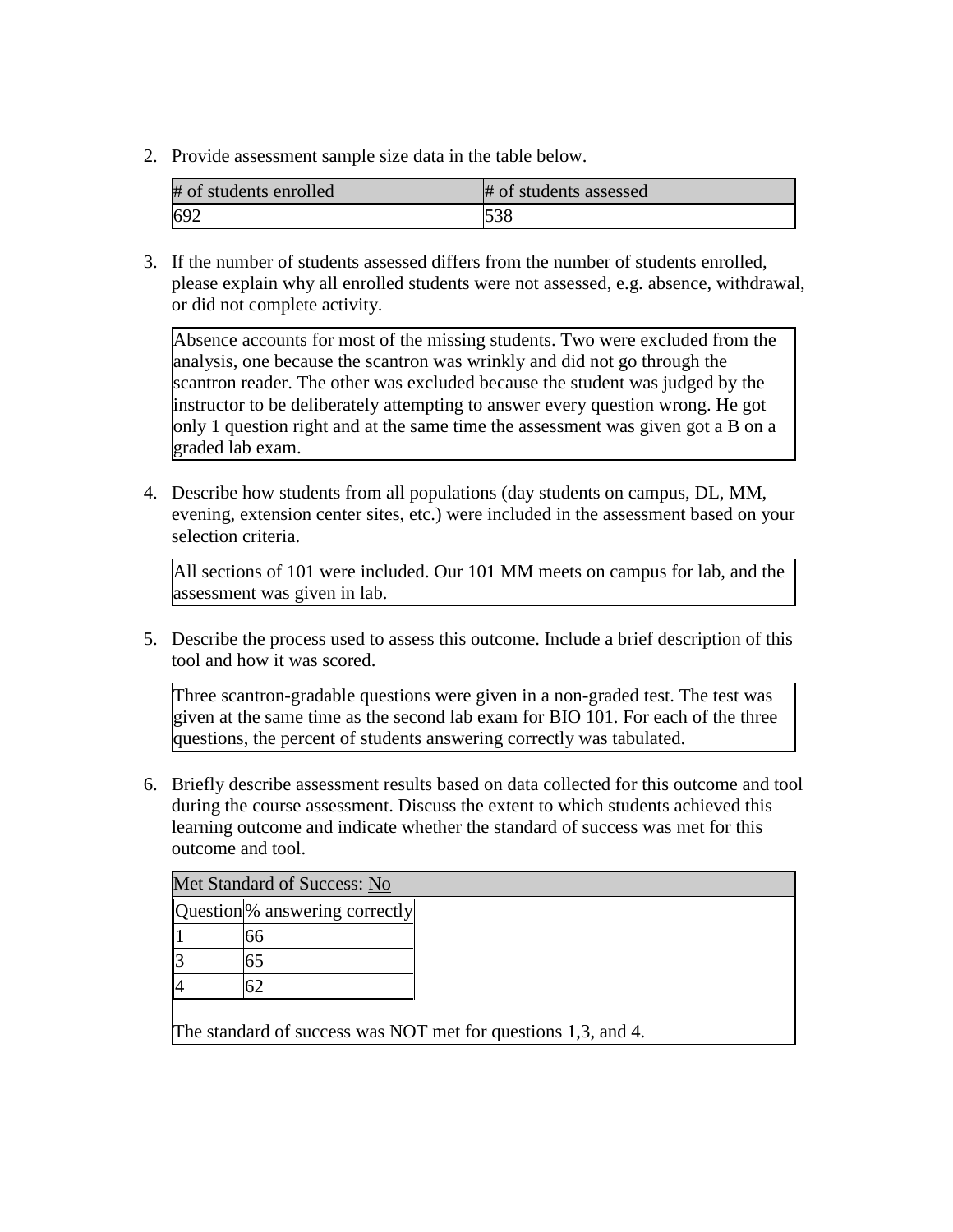7. Based on your interpretation of the assessment results, describe the areas of strength in student achievement of this learning outcome.

The standard of success was not met overall for this outcome nor for any of the three questions used to assess this outcome. The percent correct ranged from 62% to 66%, a narrow range. On the bright side, 2/3 of students knew that ATP has a high-energy phosphate bond. This is actually a key phenomenon of life!

8. Based on your analysis of student performance, discuss the areas in which student achievement of this learning outcome could be improved. If student met standard of success, you may wish to identify your plans for continuous improvement.

These questions are considered more of critical thinking questions. As such, the vocabulary is probably more difficult for students and the concepts are quite new and not part of everyday life. Instructors who are aware of these issues may spend more time discussing them when introducing them in class.

Outcome 3: Recognize proper use of laboratory equipment.

- Assessment Plan
	- o Assessment Tool: Lab exam questions.
	- o Assessment Date: Winter 2012
	- o Course section(s)/other population: all
	- o Number students to be assessed: 50-100% (randomly selected)
	- o How the assessment will be scored: item analysis of selected questions.
	- o Standard of success to be used for this assessment: 75% of questions correct.
	- o Who will score and analyze the data: department faculty.
- 1. Indicate the Semester(s) and year(s) assessment data were collected for this report.

| Fall (indicate years below) below) | Winter (indicate years) | SP/SU (indicate years)<br>below) |
|------------------------------------|-------------------------|----------------------------------|
| 2012                               |                         |                                  |

| # of students enrolled | # of students assessed |
|------------------------|------------------------|
| 694                    |                        |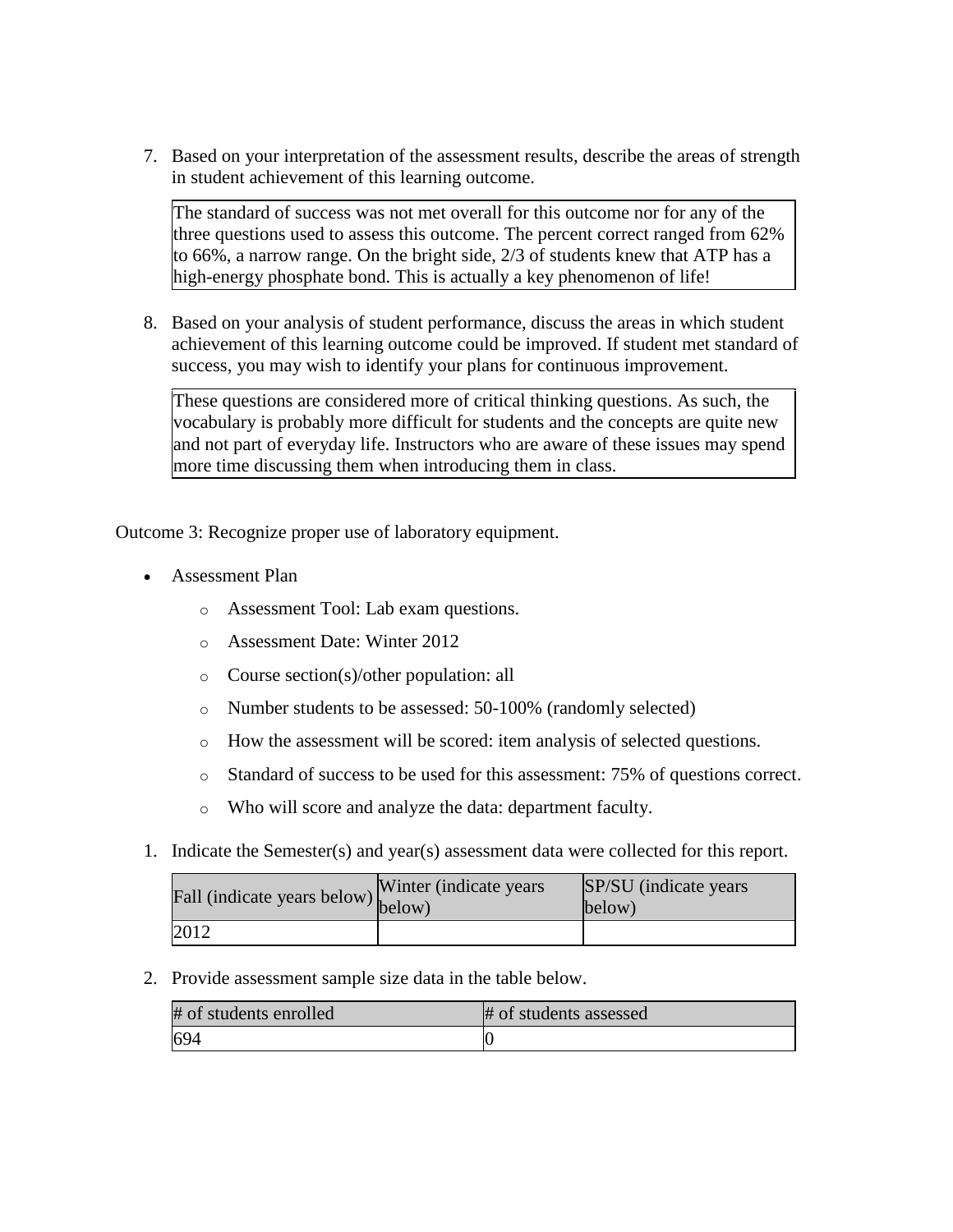Outcome was not assessed in Fall 2012.

4. Describe how students from all populations (day students on campus, DL, MM, evening, extension center sites, etc.) were included in the assessment based on your selection criteria.

Outcome was not assessed in Fall 2012.

5. Describe the process used to assess this outcome. Include a brief description of this tool and how it was scored.

Outcome was not assessed in Fall 2012.

6. Briefly describe assessment results based on data collected for this outcome and tool during the course assessment. Discuss the extent to which students achieved this learning outcome and indicate whether the standard of success was met for this outcome and tool.

Met Standard of Success: No Outcome was not assessed in Fall 2012.

7. Based on your interpretation of the assessment results, describe the areas of strength in student achievement of this learning outcome.

This outcome was not assessed.

8. Based on your analysis of student performance, discuss the areas in which student achievement of this learning outcome could be improved. If student met standard of success, you may wish to identify your plans for continuous improvement.

This outcome was not assessed.

## **II. Course Summary and Action Plans Based on Assessment Results**

1. Describe your overall impression of how this course is meeting the needs of students. Did the assessment process bring to light anything about student achievement of learning outcomes that surprised you?

The main questions to consider going forward will be the following: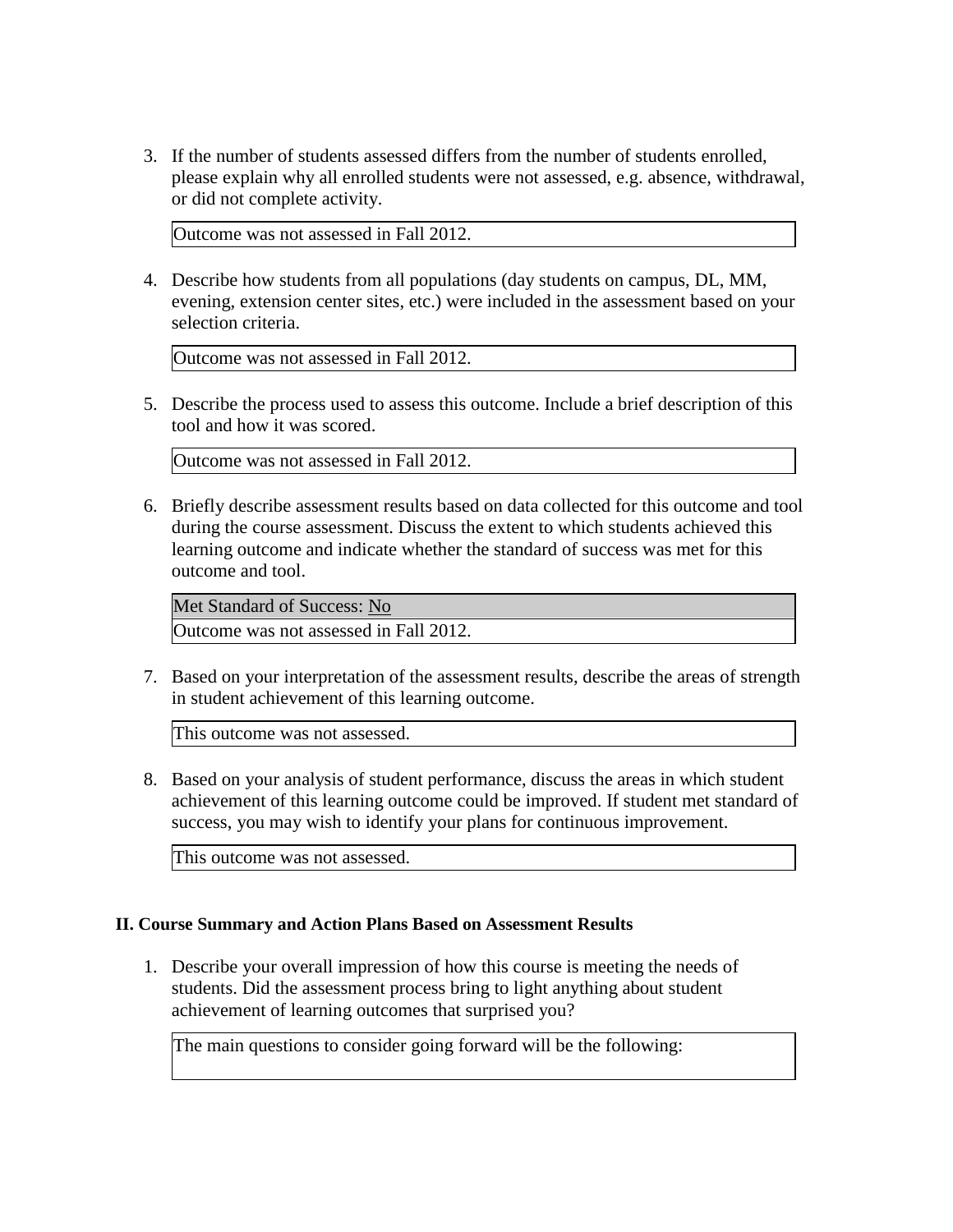1. Is this tool the best way to assess 101 outcomes? What should be done about assessing Outcome 3 (lab equipment).

2. There is no common final exam for BIO 101, a course with 28 sections in a typical semester. Should we institute one? If not a common final, should we require all instructors to embed some assessment questions either in a final exam or in their unit exams?

3. What can be done to improve our students' performance as critical thinkers?

2. Describe when and how this information, including the action plan, was or will be shared with Departmental Faculty.

The report will be shared by email with full and part-time faculty as soon as it works its way through the assessment committee.

3.

# Intended Change(s)

| <b>Intended Change</b>                          | Description of the<br>change                                                                                                                                                                                                                                                                                                                                                                                                                                                                                                            | Rationale                                                                                                                                                                                                                                                                                                 | Implementation<br>Date |
|-------------------------------------------------|-----------------------------------------------------------------------------------------------------------------------------------------------------------------------------------------------------------------------------------------------------------------------------------------------------------------------------------------------------------------------------------------------------------------------------------------------------------------------------------------------------------------------------------------|-----------------------------------------------------------------------------------------------------------------------------------------------------------------------------------------------------------------------------------------------------------------------------------------------------------|------------------------|
| Other: open a<br>discussion on<br>myriad topics | First of all, the<br>assessment plan<br>filed with the 101<br>master syllabus was<br>not followed when<br>this assessment was<br>done. That plan<br>would have<br>required a great deal done was simpler<br>of advance work<br>and coordination<br>with about 20<br>instructors. The<br>assessment that was finally got it done,<br>done was on a<br>smaller scale and<br>was executed in a<br>single lab period.<br>We need to talk<br>about what is the<br>best thing to do<br>going forward:<br>small and simple<br>(what we did) vs | The rationale is<br>basically what I said<br>above. The<br>assessment that was<br>than the assessment<br>proposed in the<br>master syllabus.<br>Simple means we<br>but we got limited<br>information from<br>the assessment. So,<br>as a department, we<br>need to figure out<br>what to do next<br>time. | 2015                   |
|                                                 | comprehensive and                                                                                                                                                                                                                                                                                                                                                                                                                                                                                                                       |                                                                                                                                                                                                                                                                                                           |                        |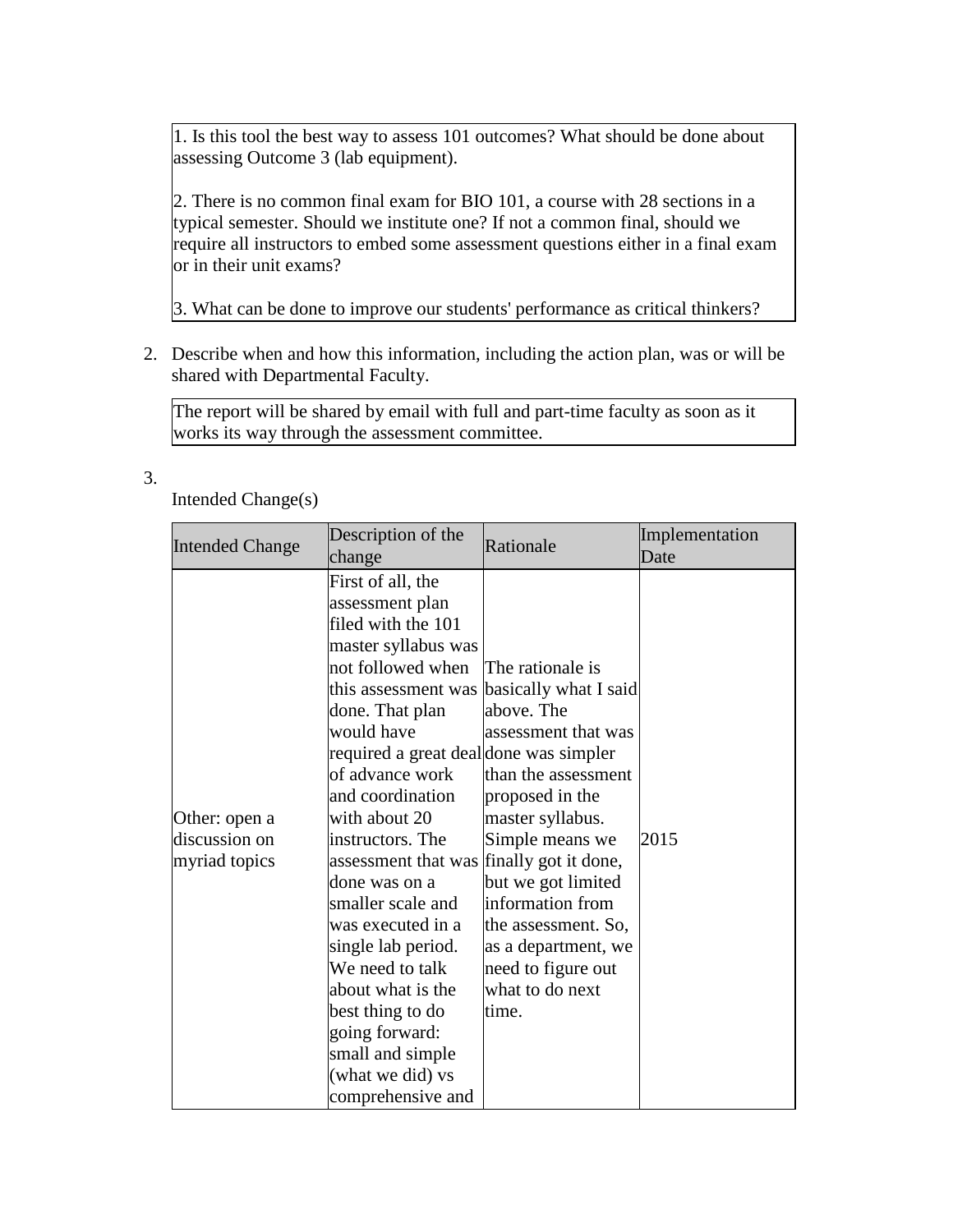| complicated (what   |  |
|---------------------|--|
| the master syllabus |  |
| says will be done). |  |

4. Is there anything that you would like to mention that was not already captured?

The actual work of assessment was carried out by all the full-and part-time faculty who administered the tool. The tool was written by David Wooten. Emily Thompson compiled all the data and did all the computations. Anne Heise put the info into Curricunet.

# **III. Attached Files**

[Assessment results](documents/Lab%20assessment%20BIO%20101_f2012%20%20NO%20Names%20version%201_4_2013.xls) [Assesssment tool](documents/BIO101AssessmentFinal.docx) **Faculty/Preparer:** Anne Heise **Date:** 04/20/2015 **Department Chair:** Anne Heise **Date:** 04/20/2015 **Dean:** Kristin Good **Date:** 04/29/2015 **Assessment Committee Chair:** Michelle Garey **Date:** 06/15/2015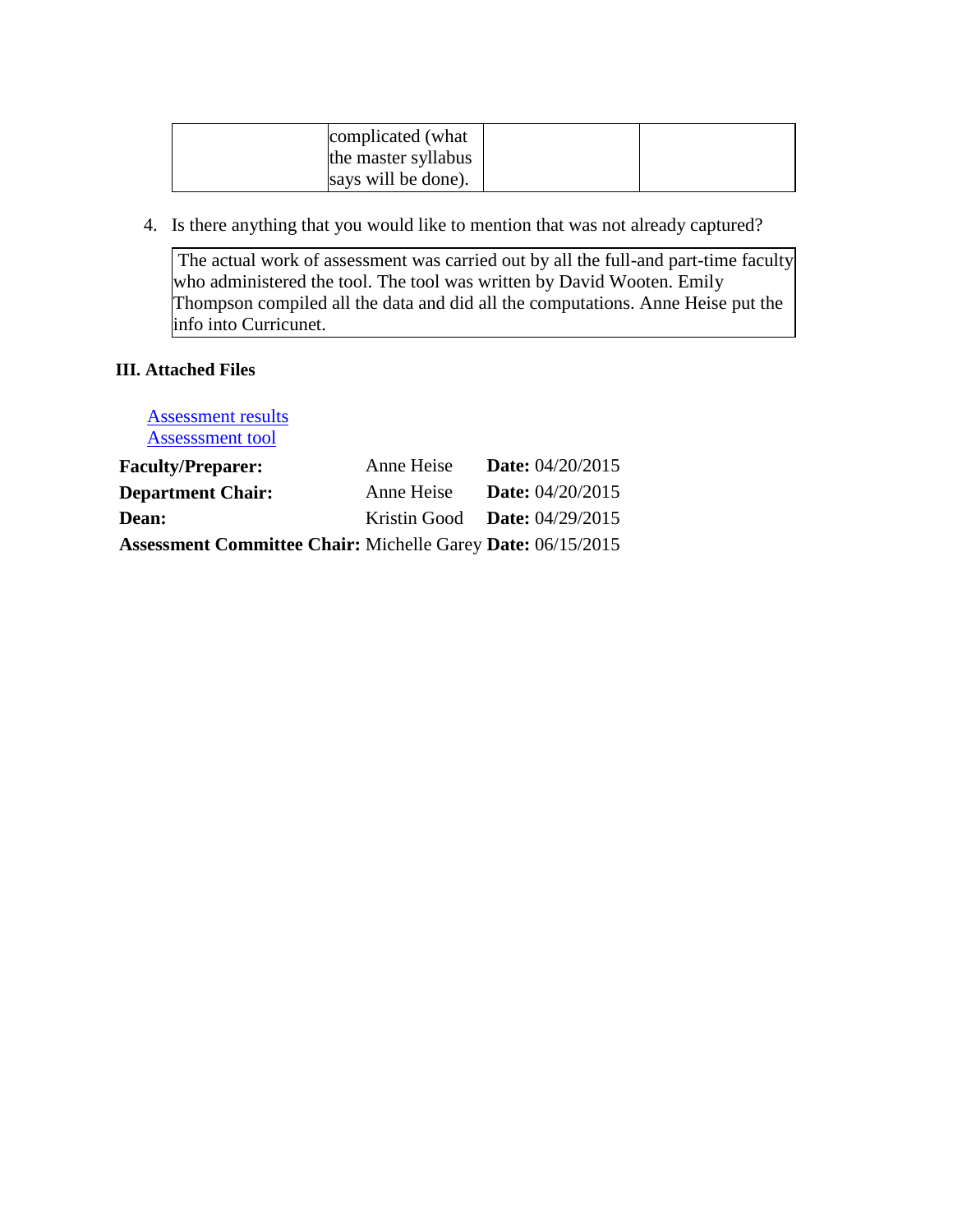#### **COURSE ASSESSMENT REPORT**

### I. Background Information

1. Course assessed:

Course Discipline Code and Number: BIO 101 Course Title: Concepts of Biology Division/Department Codes: MNBS

2. Semester assessment was conducted (check one):

| $\Box$ Fall 20     |
|--------------------|
| $\Box$ Winter 2007 |

- $\Box$  Willich 2007
- 3. Assessment tool(s) used: check all that apply.

- Portfolio<br>Standardized test
- $\overline{\Box}$  Other external certification/licensure exam (specify):
- $\Box$  Survey
- $\Box$  Prompt
- $\Box$  Departmental exam
- Capstone experience (specify):
- $\boxtimes$  Other (specify): Five core questions from each unit exam
- RECEIWED IN THE OFFICE OF THE DEAN APR 14 2008

MATH, NATURAL AND BEHAVIORAL SCIENCES DIVISION

- 4. Have these tools been used before?
	- $\Box$  Yes  $\boxtimes$  No

If yes, have the tools been altered since its last administration? If so, briefly describe changes made.

- 5. Indicate the number of students assessed/total number of students enrolled in the course. 45 students enrolled at beginning of semester
- 6. Describe how students were selected for the assessment. All students registered in sections 22/23 that took the exam.

#### **II. Results**

- 1. Briefly describe the changes that were implemented in the course as a result of the previous assessment. NA.
- 2. State each outcome (verbatim) from the master syllabus for the course that was assessed.
	- Recognize basic concepts relating to: characteristics of living things, chemistry, cells and cellular energy,  $1.$ genetics, human reproduction, kingdoms, ecology, and evolution.
	- Identify basic processes, theories and principles of chemistry, cells, genetics and cellular energy.  $2.$
	- 3. Perform laboratory procedures.
- 3. Briefly describe assessment results based on data collected during the course assessment, demonstrating the extent to which students are achieving each of the learning outcomes listed above. Please attach a summary of the data collected.

Please see attached data summary. The results show that all outcomes were met at the 70% or above level.

- 4. For each outcome assessed, indicate the standard of success used, and the percentage of students who achieved that level of success. Please attach the rubric/scoring guide used for the assessment. Please see the attached data summary.
- 5. Describe the areas of strength and weakness in students' achievement of the learning outcomes shown in assessment results.

Please return completed form to the Office of Curriculum & Assessment, SC 247. Approved by the Assessment Committee 10/10/06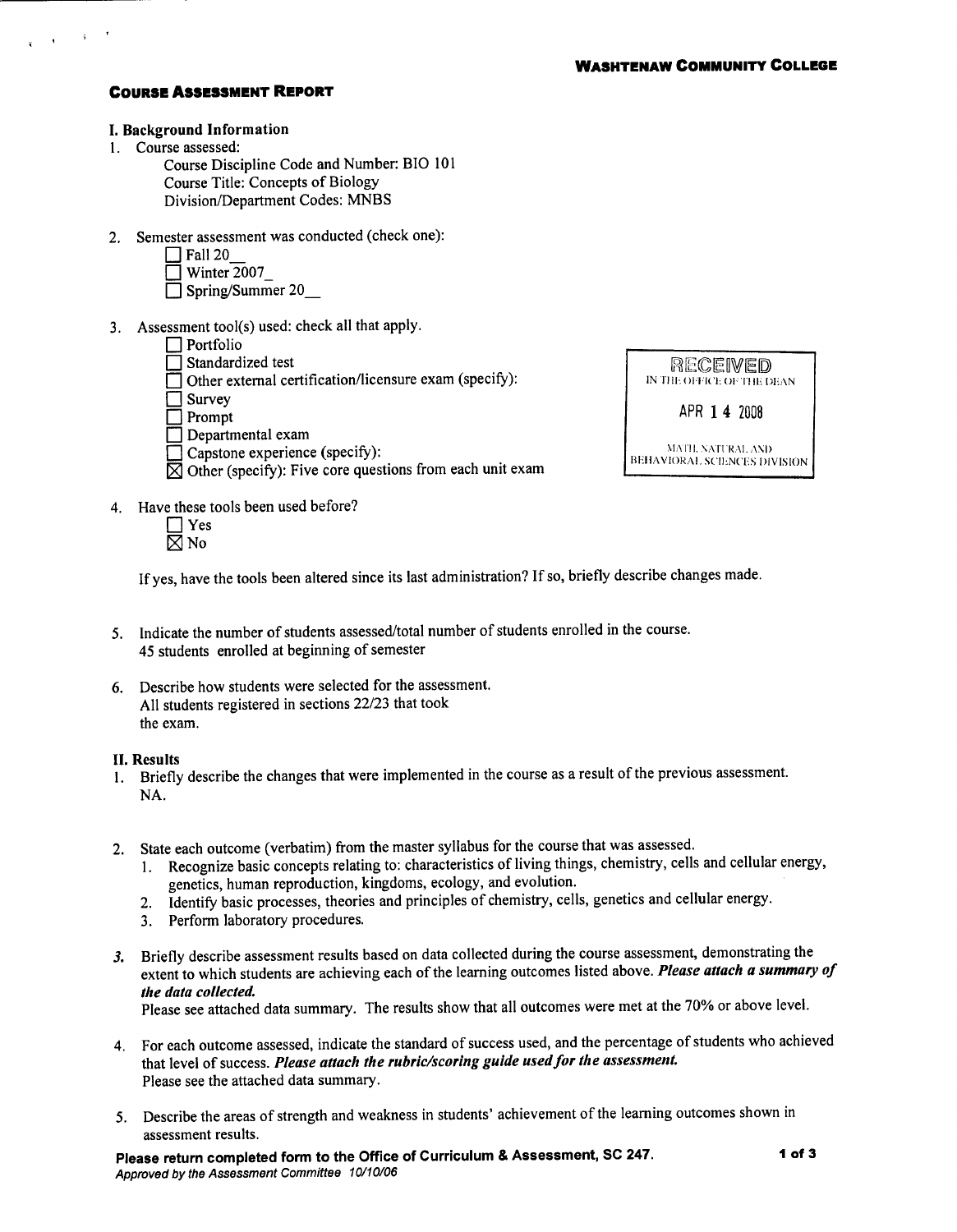## **COURSE ASSESSMENT REPORT**

Weaknesses: Students performance on Outcome 2 was the lowest.

## III. Changes influenced by assessment results

- 1. If weaknesses were found (see above) or students did not meet expectations, describe the action that will be taken to address these weaknesses. More study guides and practice materials have been given to students. Greater stress has been placed on areas that students did not score as well on. Certain test questions have been changed.
- 2. Identify intended changes that will be instituted based on results of this assessment activity (check all that apply). Please describe changes and give rationale for change.
	- a. <sup>Outcomes/Assessments on the Master Syllabus</sub></sup> Change/rationale:
	- b. <u>Jobjectives</u>/Evaluation on the Master Syllabus Change/rationale:
	- c.  $\Box$  Course pre-requisites on the Master Syllabus Change/rationale:
	- d.  $\Box$  1<sup>st</sup> Day Handouts Change/rationale:
	- e.  $\Box$  Course assignments Change/rationale:
	- f.  $\blacksquare$  Course materials (check all that apply)
		- $\Box$  Textbook
		- $\overline{\boxtimes}$  Handouts
		- $\boxtimes$  Other: Tests
		- More study guides and practice material will be provided for students.
		- Tests questions will be revised.
	- g.  $\boxtimes$  Instructional methods

# Change/rationale:

- More emphasis will be placed on difficult concepts in Outcome2
- h.  $\Box$  Individual lessons & activities
- Change/rationale:
- 3. What is the timeline for implementing these actions? Winter 2008

### IV. Future plans

1. Describe the extent to which the assessment tools used were effective in measuring student achievement of learning outcomes for this course.

The assessment results indicated that more emphasis be placed on material related to Outcome 2.

- 2. If the assessment tools were not effective, describe the changes that will be made for future assessments.
- 3. Which outcomes from the master syllabus have been addressed in this report?  $All$  $\mathbf{X}$ Selected

If "All", provide the report date for the next full review:

If "Selected", provide the report date for remaining outcomes: W09

Submitted by:

| Name: | $WILL$ $1Am$    | $Neu$ ers | Millian never | Date: |  |
|-------|-----------------|-----------|---------------|-------|--|
|       | Print/Signature |           |               |       |  |

Please return completed form to the Office of Curriculum & Assessment, SC 247. Approved by the Assessment Committee 10/10/06

 $2$  of  $3$